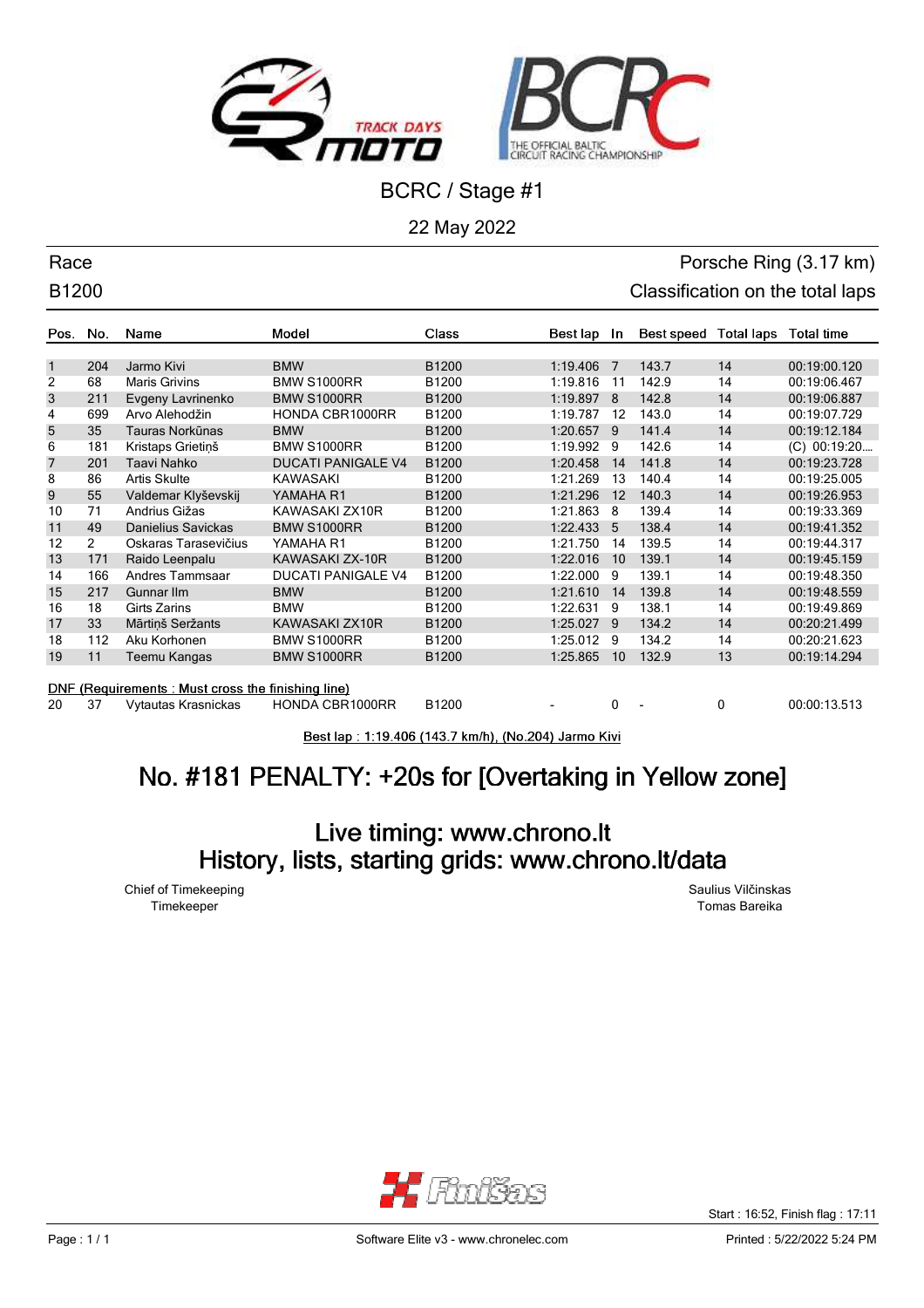



22 May 2022

### Race Porsche Ring (3.17 km) C600, C1000 C600, C1000 Classification on the total laps

| Pos. No.       |             | Name                    | Model                   | Class             | Best lap   | In.            | Best speed | <b>Total laps</b> | <b>Total time</b> |
|----------------|-------------|-------------------------|-------------------------|-------------------|------------|----------------|------------|-------------------|-------------------|
| Class: C1200   |             |                         |                         |                   |            |                |            |                   |                   |
|                | 62          | Sander Telve            | YAMAHA                  | C <sub>1200</sub> | 1:22.330   | -5             | 138.6      | 10                | 00:14:04.581      |
| 2              | 771         | <b>Tomas Rozenas</b>    | <b>APRILIA</b>          | C1200             | 1:23.542   | -8             | 136.6      | 10                | 00:14:15.497      |
| 3              | 23          | Gatis Grosgalis         | <b>HONDA CBR 1000RR</b> | C1200             | 1:23.760   | 8              | 136.2      | 10                | 00:14:18.760      |
| $\overline{4}$ | 998         | Danel Udu               | <b>BMW S1000RR</b>      | C1200             | 1:23.821   | 6              | 136.1      | 10                | 00:14:25.665      |
| 5              | 118         | Edgaras Šiuparis        | YAMAHA                  | C1200             | 1:27.844   | $\overline{4}$ | 129.9      | 10                | 00:15:05.788      |
| 6              | 43          | Redas Klionovskis       | <b>BMW S 1000 RR</b>    | C1200             | 1:26.068   | 6              | 132.5      | 10                | 00:15:06.056      |
| 7              | 71          | Arnis Sprudzans         | <b>HONDA CBR1000RR</b>  | C1200             | 1:28.370   | 9              | 129.1      | 10                | 00:15:07.250      |
| 8              | 13          | Reginijus Raskevicius   | <b>BMW</b>              | C1200             | 1:29.301   | 6              | 127.7      | 9                 | 00:14:09.320      |
| 9              | 11          | <b>Madars Fridmanis</b> | <b>BMW S1000RR</b>      | C1200             |            | 0              |            | 0                 | 00:00:09.923      |
|                |             |                         |                         |                   |            |                |            |                   |                   |
|                | Class: C600 |                         |                         |                   |            |                |            |                   |                   |
|                | 455         | Rain Leenpalu           | KAWASAKI NINJA ZX-      | C600              | 1:23.305 8 |                | 136.9      | 10                | 00:14:18.582      |
| $\overline{2}$ | 72          | <b>Paweł Stefaniuk</b>  | SUZUKI GSXR 600         | C600              | 1:23.694   | -8             | 136.3      | 10                | 00:14:18.889      |
| 3              | 44          | <b>Alfreds Lazdins</b>  | KAWASAKI ZX6R           | C600              | 1:24.579   | 9              | 134.9      | 10                | 00:14:26.668      |
| $\overline{4}$ | 16          | Mantas Naujokas         | YAMAHA R6               | C600              | 1:24.294 9 |                | 135.3      | 10                | 00:14:30.949      |
| 5              | 294         | <b>Rait Reimand</b>     | YAMAHA R6               | C600              | 1:26.278   | 3              | 132.2      | 10                | 00:14:43.333      |
| 6              | 22          | Normunds Kazušs         | <b>HONDA CBR600RR</b>   | C600              | 1:27.784   | 2              | 130.0      | 10                | 00:14:56.226      |
| 7              | 88          | <b>Girts Kampmanis</b>  | KAWASAKI ZX6R           | C600              | 1:26.906   | 10             | 131.3      | 10                | 00:15:08.544      |
| 8              | 601         | Andre Vähesoo           | <b>KAWASAKI</b>         | C600              | 1:27.956   | 7              | 129.7      | 10                | 00:15:17.935      |
| 9              | 277         | Hanno Hansson           | <b>KAWASAKI</b>         | C600              | 1:29.372 6 |                | 127.6      | 9                 | 00:14:09.100      |
| 10             | 95          | Agnė Augulytė           | KAWASAKI ZX6R           | C600              | 1:31.418   | 6              | 124.8      | 9                 | 00:14:10.396      |
| 11             | 94          | Linas Tarasevičius      | KAWASAKI ZX6R           | C600              | 1:31.023   | 6              | 125.3      | 9                 | 00:14:15.662      |
| 12             | 600         | Martynas Gricius        | YAMAHA R6               | C600              | 1:33.274   | 8              | 122.3      | 9                 | 00:14:27.006      |
| 13             | 678         | Kalle Uuemäe            | <b>HONDA CBR600RR</b>   | C600              | 1:33.508   | 3              | 122.0      | 9                 | 00:14:36.459      |
| 14             | 383         | <b>Dmitri Pauts</b>     | <b>HONDA CBR 600 RR</b> | C600              | 1:42.640   | $\overline{2}$ | 111.1      | 8                 | 00:14:41.082      |

Best lap: 1:22.330 (138.6 km/h), (No.62) Sander Telve

## Live timing: www.chrono.lt History, lists, starting grids: www.chrono.lt/data

Chief of Timekeeping **Saulius Vilčinskas** Saulius Vilčinskas Timekeeper Tomas Bareika



Start : 18:32, Finish flag : 18:46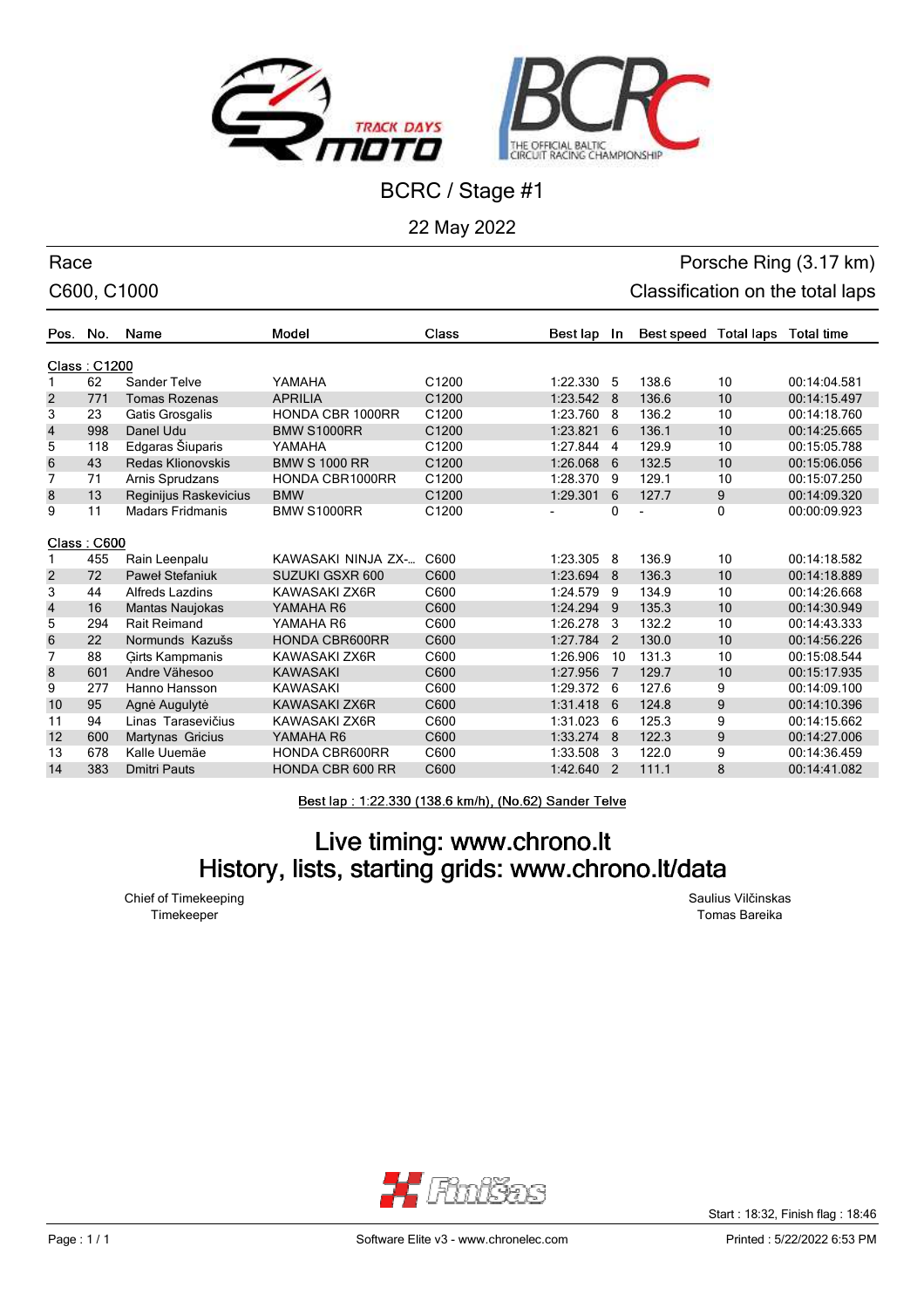



22 May 2022

## Race **Porsche Ring (3.17 km)** Superbike Classification on the total laps

| Pos.                                              | No.            | Name                         | Model              | Class     | Best lap | In.            | Best speed | Total laps | Total time   |
|---------------------------------------------------|----------------|------------------------------|--------------------|-----------|----------|----------------|------------|------------|--------------|
|                                                   |                |                              |                    |           |          |                |            |            |              |
| $\mathbf{1}$                                      | 13             | Šarūnas Pladas               | <b>BMW</b>         | Superbike | 1:16.349 | - 7            | 149.4      | 16         | 00:20:37.701 |
| $\overline{2}$                                    | 30             | Garijs Rozkalns              | YAMAHA R1          | Superbike | 1:16.620 | 6              | 148.9      | 16         | 00:20:46.754 |
| 3                                                 | 26             | Madis Vestel                 | SUZUKI GSXR1000    | Superbike | 1:17.657 | 5              | 146.9      | 16         | 00:20:57.377 |
| 4                                                 | 12             | Mait Vestel                  | <b>SUZUKI</b>      | Superbike | 1:18.347 | 4              | 145.6      | 16         | 00:21:18.736 |
| 5                                                 | 954            | <b>Andry Blank</b>           | ZX10R RR           | Superbike | 1:18.945 | 13             | 144.5      | 16         | 00:21:18.798 |
| 6                                                 | 19             | Sergey Panevin               | <b>BMW S1000RR</b> | Superbike | 1:18.940 | 6              | 144.5      | 16         | 00:21:19.980 |
| $\overline{7}$                                    | 32             | Ivo Vinninš                  | KAWASAKI ZX 10R    | Superbike | 1:19.161 | $\overline{4}$ | 144.1      | 16         | 00:21:34.164 |
| 8                                                 | 4              | Rannus Ervin                 | SUZUKI GSXR 1000R  | Superbike | 1:19.724 | 9              | 143.1      | 16         | 00:21:39.641 |
| 9                                                 | $\overline{7}$ | Kestutis Stankunas           | <b>DUCATI</b>      | Superbike | 1:19.389 | 5              | 143.7      | 16         | 00:21:40.050 |
| 10                                                | 15             | <b>Mantas Marcinkevicius</b> | YAMAHA R1          | Superbike | 1:20.124 | 13             | 142.4      | 16         | 00:21:53.811 |
| 11                                                | 5              | Miika Viiperi                | KAWASAKI ZX-10R    | Superbike | 1:21.245 | 11             | 140.4      | 15         | 00:20:43.554 |
| 12                                                | 44             | Evaldas Juknevicius          | KAWASAKI ZX10R     | Superbike | 1:21.879 | 6              | 139.3      | 15         | 00:20:44.923 |
| 13                                                | 11             | Hanno Velt                   | <b>APRILIA</b>     | Superbike | 1:23.206 |                | 137.1      | 13         | 00:22:04.048 |
|                                                   |                |                              |                    |           |          |                |            |            |              |
| DNF (Requirements: Must cross the finishing line) |                |                              |                    |           |          |                |            |            |              |

14 21 Arti Prees BMW Superbike - 0 - 0 00:00:04.713

Best lap: 1:16.349 (149.4 km/h), (No.13) Šarūnas Pladas

## Live timing: www.chrono.lt History, lists, starting grids: www.chrono.lt/data

Chief of Timekeeping Saulius Vilčinskas

Timekeeper Tomas Bareika



Start : 17:41, Finish flag : 18:02